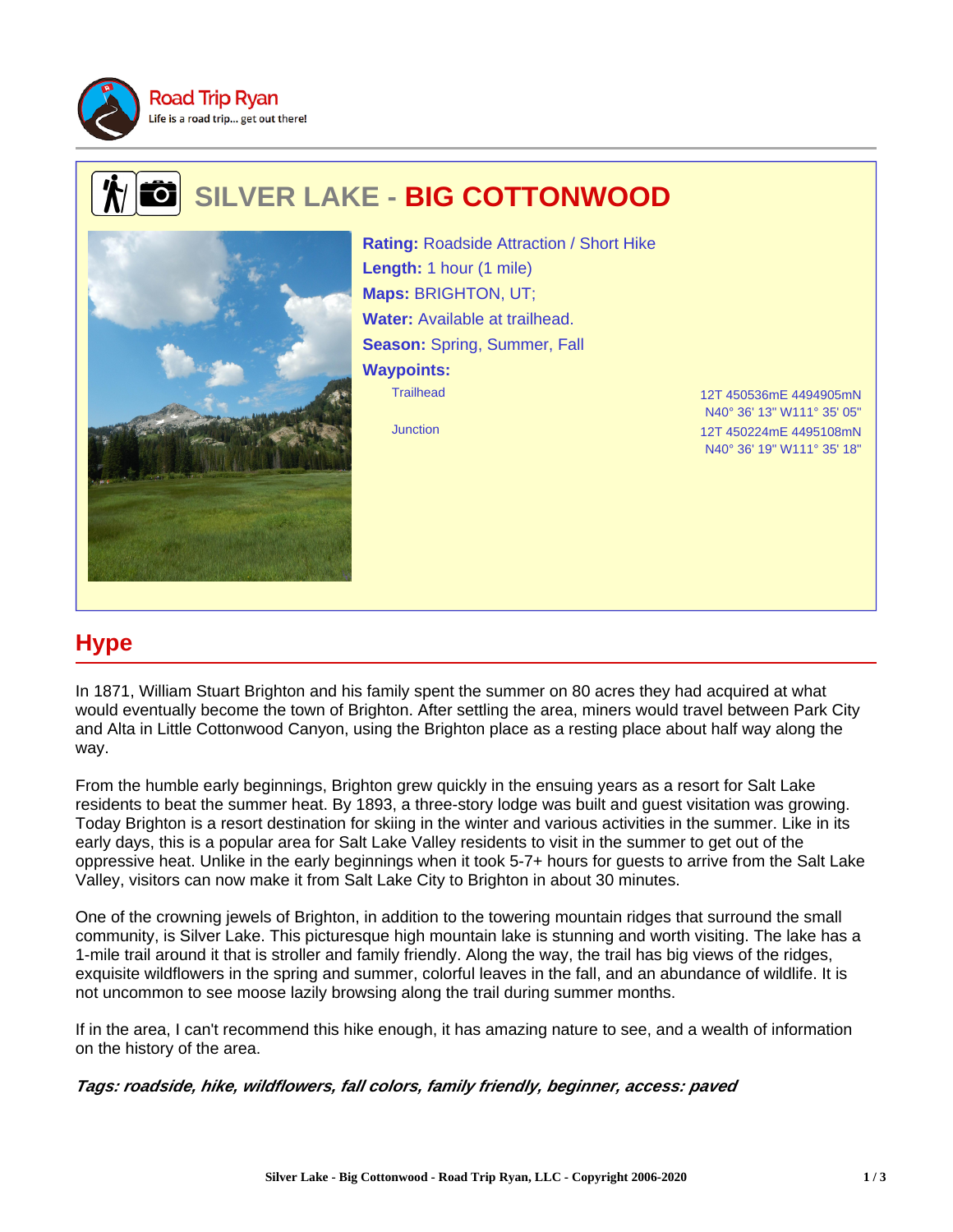## **Trailhead**

Big Cottonwood Canyon is on the east side of the Salt Lake City Valley. Get there by taking I-215 to the east, taking exit 6 off the interstate and heading east.

Follow 6200 South which becomes Wasatch Blvd for 1.8 miles to the stop light and signs for Big Cottonwood Canyon.

Turn left at the light and reset your odometer.

Drive up Big Cottonwood Canyon 14 miles to the small community of Brighton. At the loop, go right, with Silver Lake Visitor Center well signed on the right with a small parking area. If the parking area is full, there is more parking just up the road at the resort.

## **Route**

The trail starts at the Silver Lake Visitor Center. The center is worth a stop and has information on the history, animals, and environment around Brighton. A few picnic tables and restrooms are available at the Visitor Center as well.

The trail meanders around the lake as a mix of dirt and boardwalk with many interpretive signs and small side areas for fishing or views. There is one junction, the junction to Lake Solitude and Twin Lakes. It is well signed, and easy to stay on the Silver Lake Trail.

Note: Wildflowers are a big draw, and come into season anywhere from late June to early July and last through August.